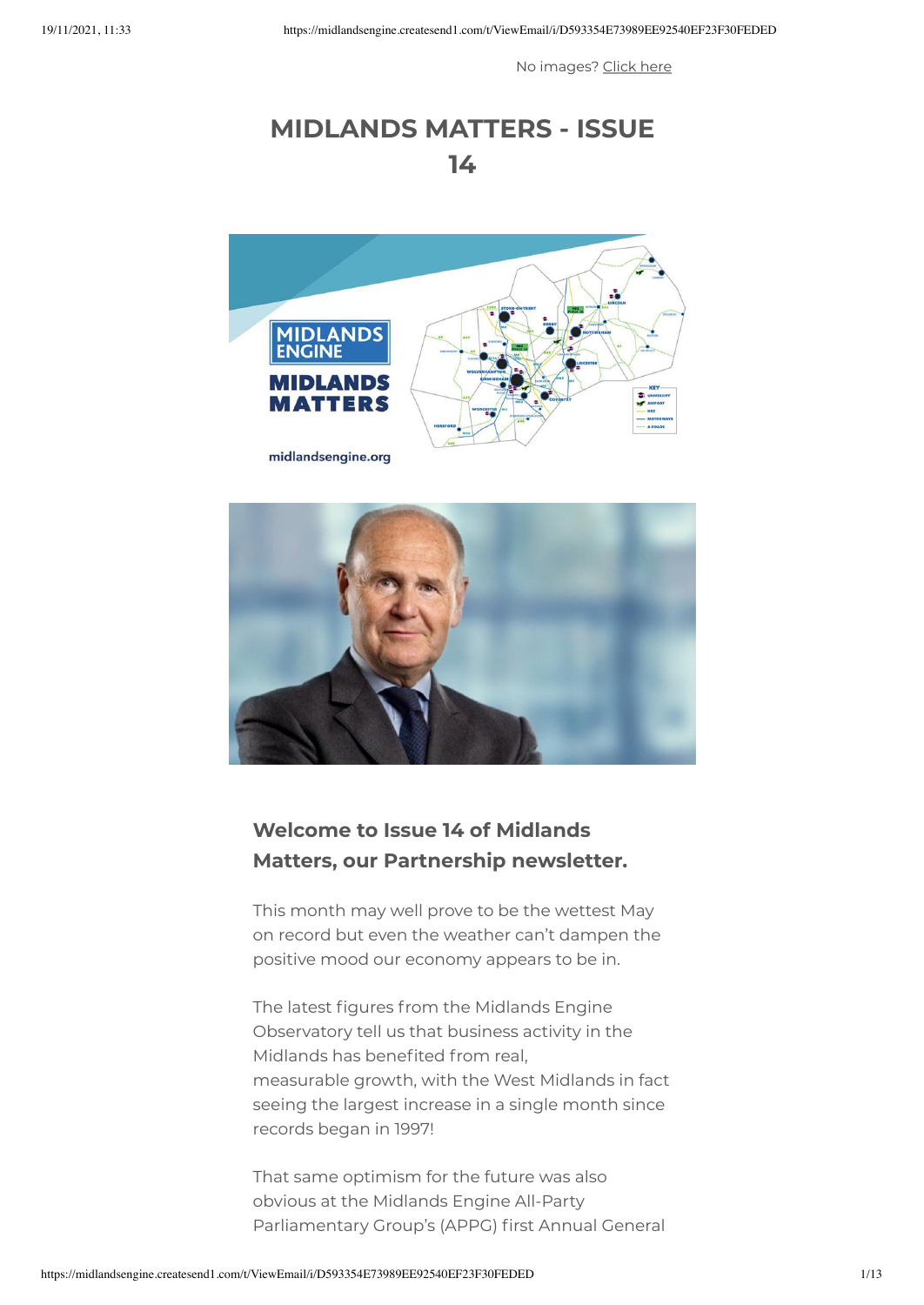Meeting, which I was delighted to have been able to attend recently.

It's been a very successful first year for the APPG and I would like to thank all of our parliamentarians involved, including our co-chairs Lord Ravensdale and Darren Henry MP, who have worked tirelessly to give our region an everstronger voice in Parliament.

Hearing from the Secretary of State Robert Jenrick MP at the meeting, I was reminded of the many major opportunities ahead for our region, including two Freeports - the East Midlands Global Gateway at East Midlands Airport and the Humber Ports Freeport in Immingham, North East Lincolnshire - as well as the East Midlands Development Corporation.

Recent announcements of yet more civil service jobs relocating to the Midlands are further signs of confidence in our region - with the Home Office and Department for Business, Energy and Industrial Strategy joining colleagues from the Department of Transport and the Ministry for Housing, Communities and Local Government in having a base in the Midlands.

Our region boasts a wealth of strengths that make us an attractive place for businesses and people to relocate to, as we saw at the Invest Midlands conference this week, where I was joined by industry voices to debate the future direction of the Midlands.

It's clear that our region can and will continue to lead in overcoming the challenges the UK will face in the coming years, so my thanks to all our partners who make up the Midlands Engine, support our work and help guide our direction as we move towards the future, together.

Sir John Peace, Chairman, Midlands Engine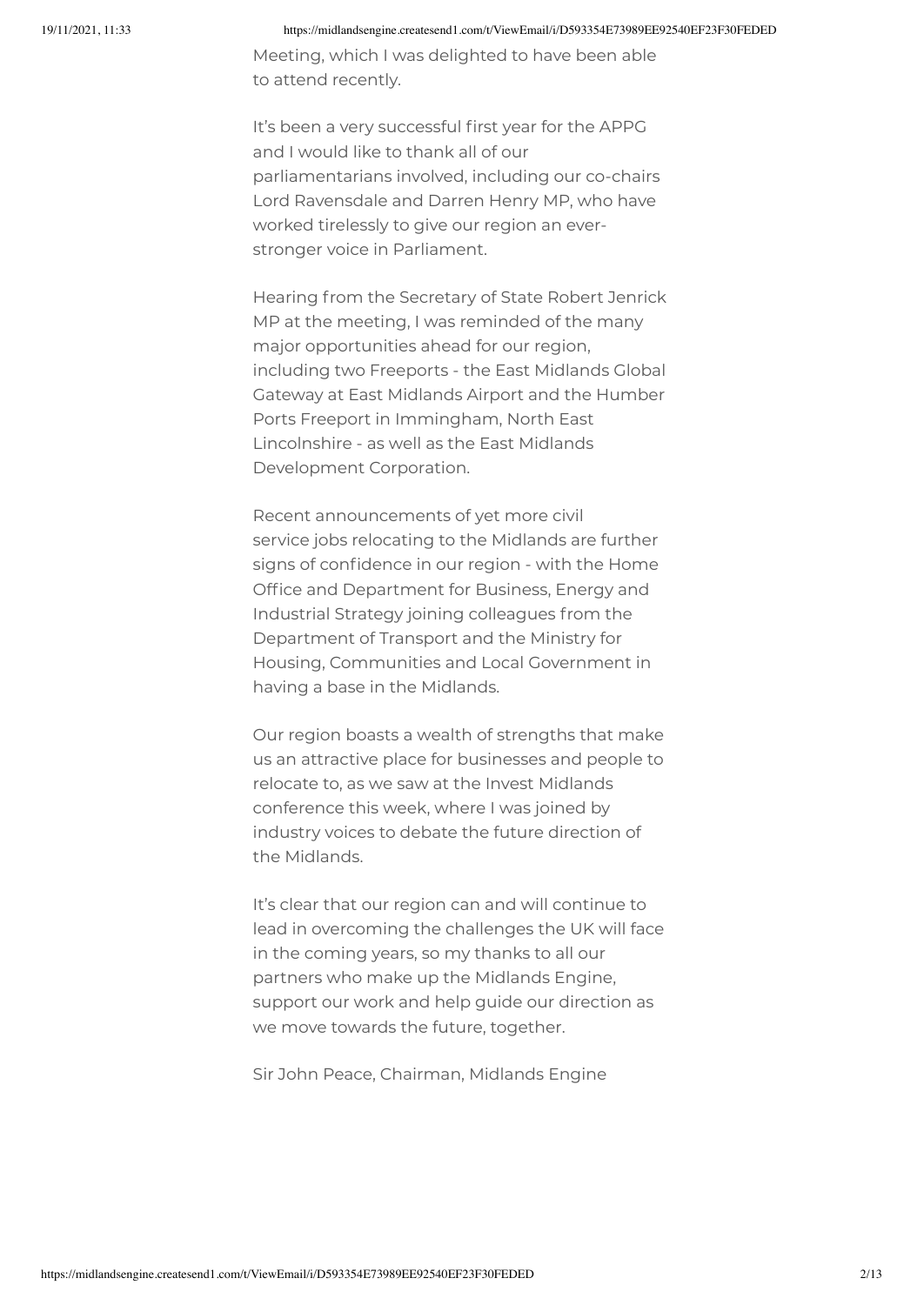#### **MIDLANDS ENGINE LATEST**

## **Secretary of State attends first Midlands Engine All-Party Parliamentary Group AGM**

Midlands Engine Ministerial Champion The RT Hon Robert Jenrick joins parliamentarians from across the political spectrum to celebrate the Group's first year.

**READ [MORE](https://midlandsengine.createsend1.com/t/i-i-mulklg-l-y/)**



## **Latest supply chains research provides clues to our region's 'productivity puzzle'**

Five research reports commissioned by our Observatory look at sectors as diverse as food, automotive and MedTech.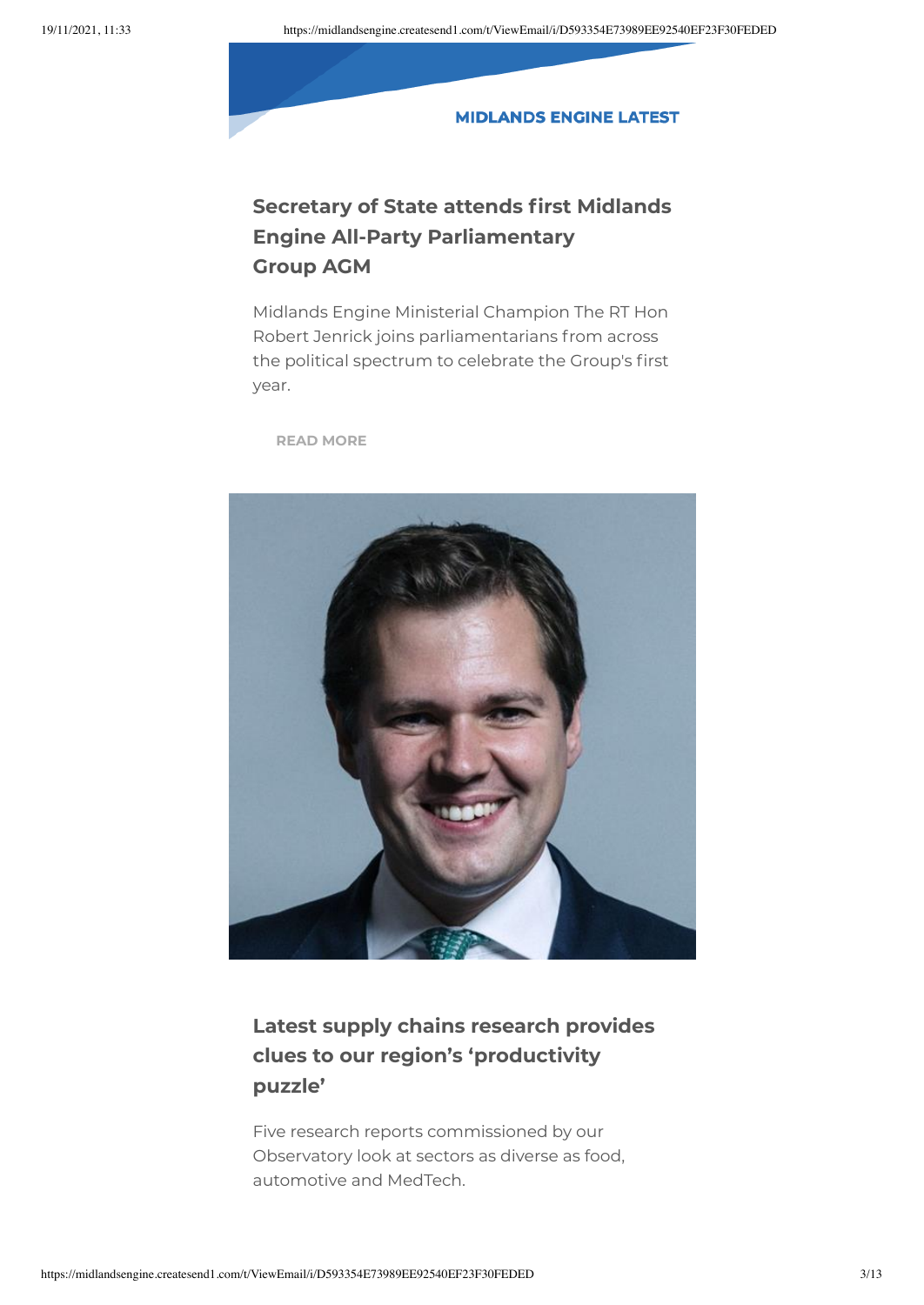**READ [MORE](https://midlandsengine.createsend1.com/t/i-i-mulklg-l-j/)**



## **Call for employers to support staff returning to work**

The Midlands Mental Health and Productivity Pilot is urging employers to check on the mental health of their staff as lockdown eases.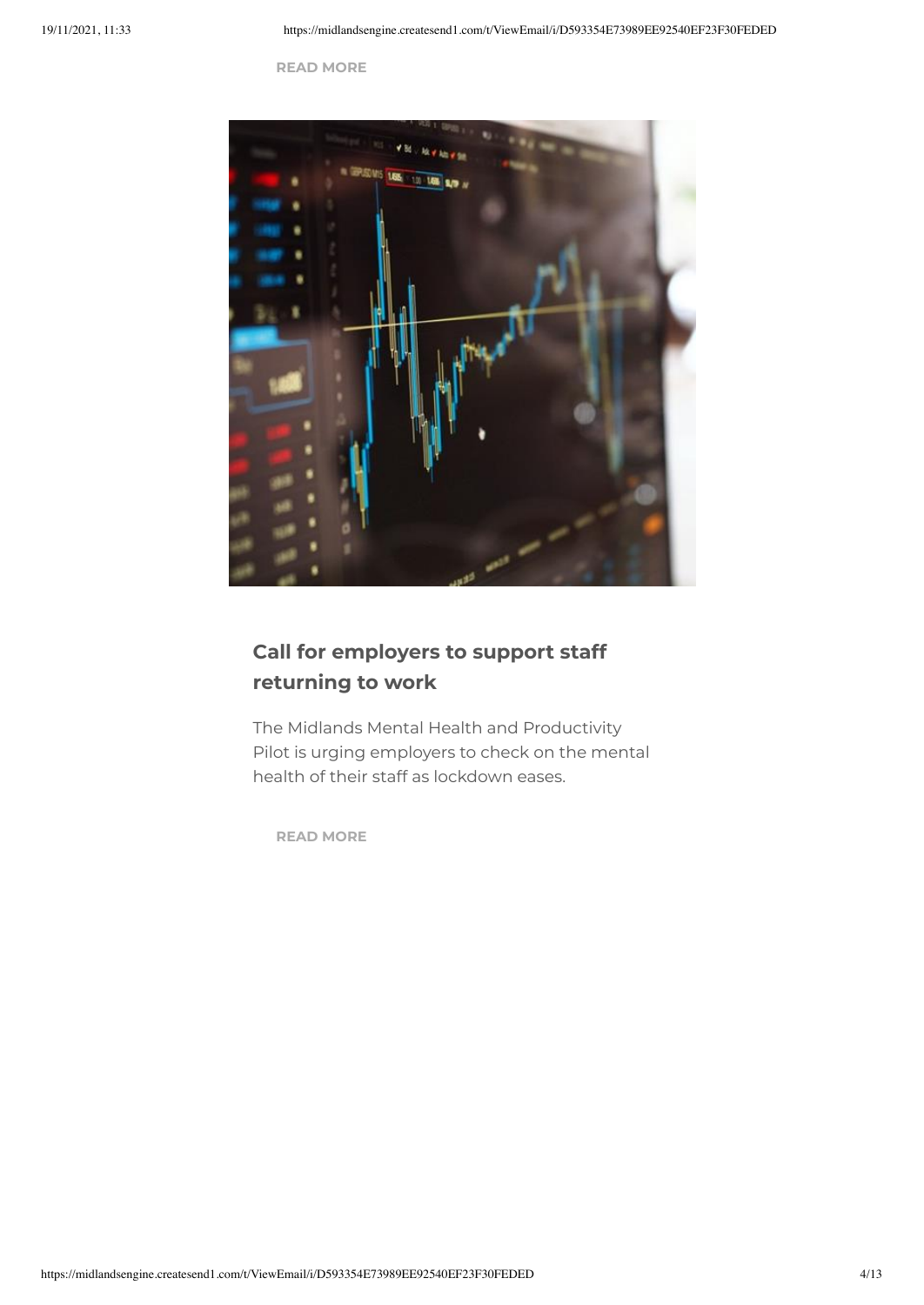



## **More Civil Service jobs move to the Midlands**

The Home Office and Department for Business, Energy and Industrial Strategy will move hundreds of jobs to Stoke-on-Trent, Solihull and Birmingham.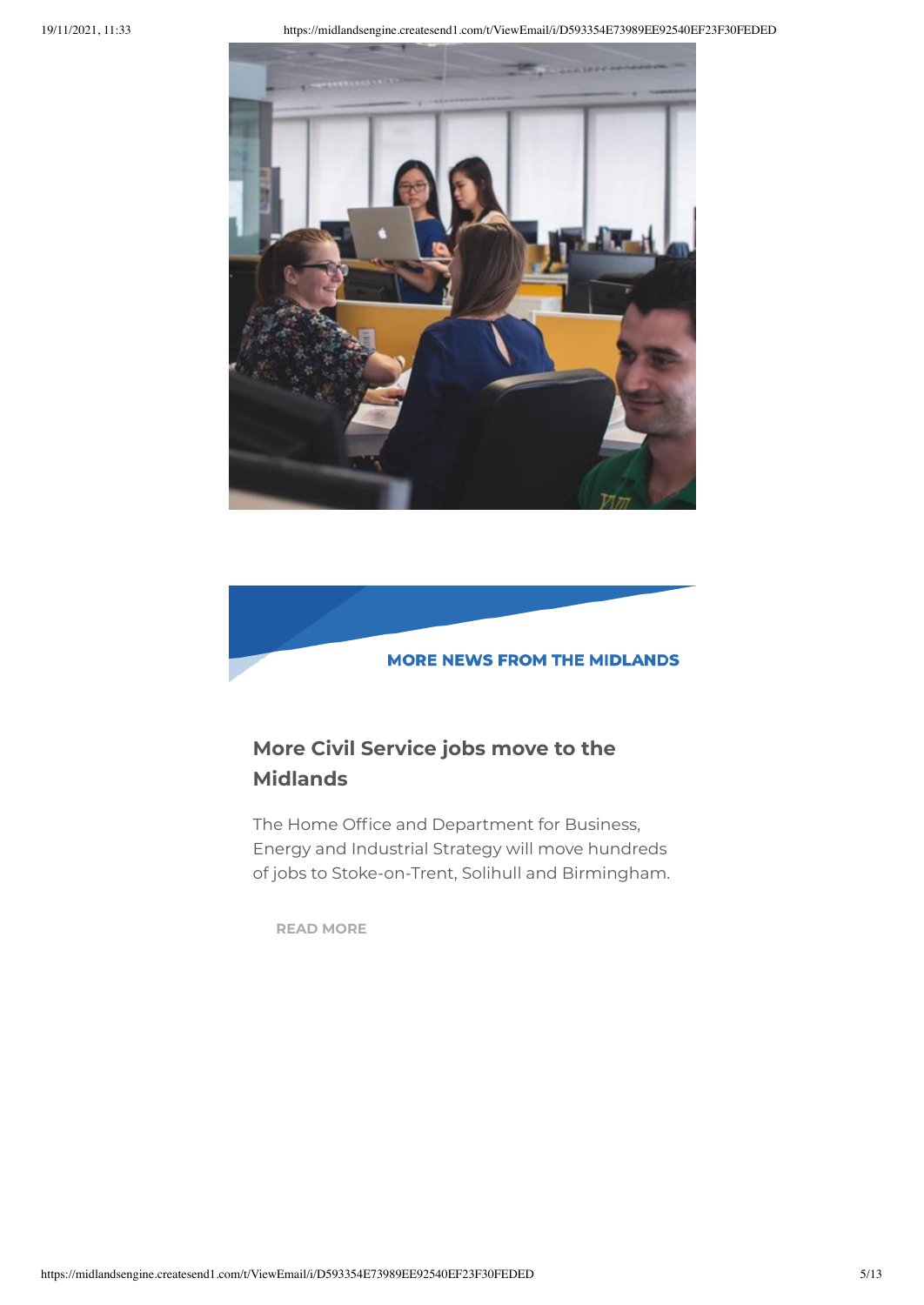

# **Improved management of farmed peatlands could cut 500m tonnes of CO2**

Research from the UK Centre for Ecology & Hydrology, supported by University of Birmingham and University of Leicester academics, could lead to substantial cuts in greenhouse emissions.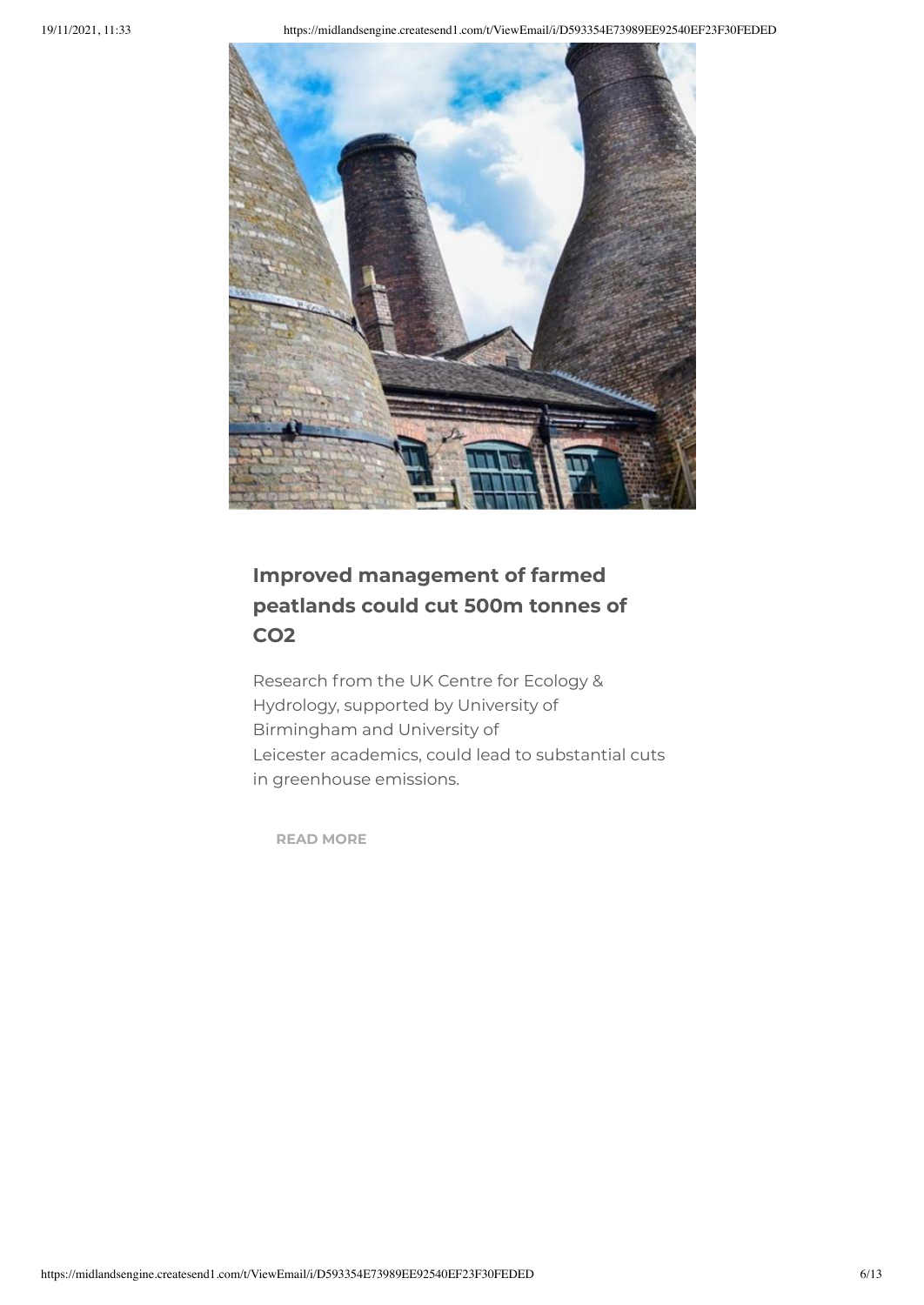

# **Green aviation facility given £7.6m boost by D2N2 Local Enterprise Partnership**

The funding will contribute towards the development of the UK Electrification of Aerospace Propulsion Facility at the University of Nottingham.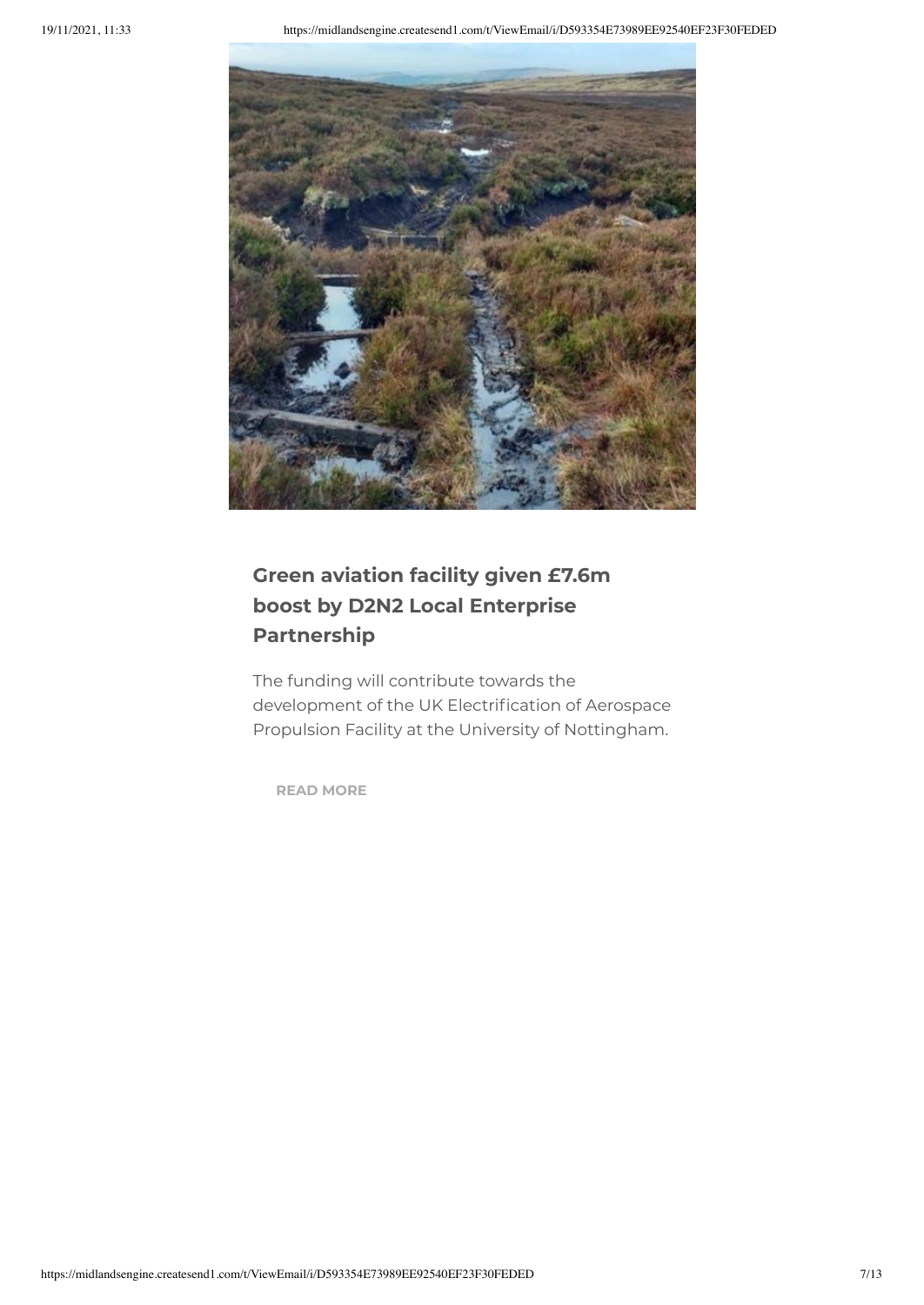

# **Loughborough University student helps design 'lifesaving' NHS Hood**

A newly developed device reduces the chances of a hospitalised patient with Covid-19 needing invasive ventilation.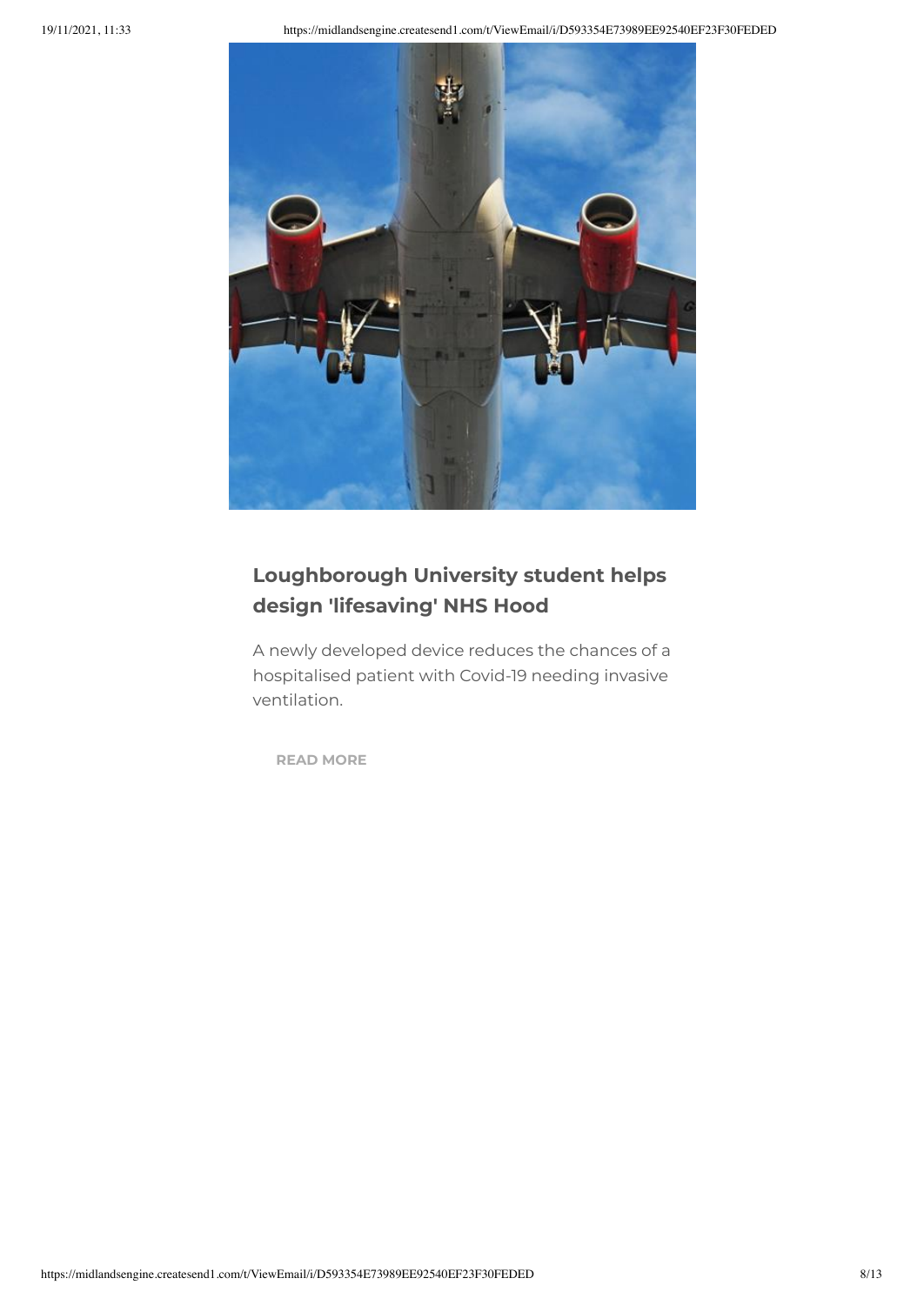

# **Coventry begins year as UK City of Culture with release of George Eliotinspired film**

The film, inspired by world-famous author and featuring Coventry-born music producer Coolie, kicks off year-long series of events.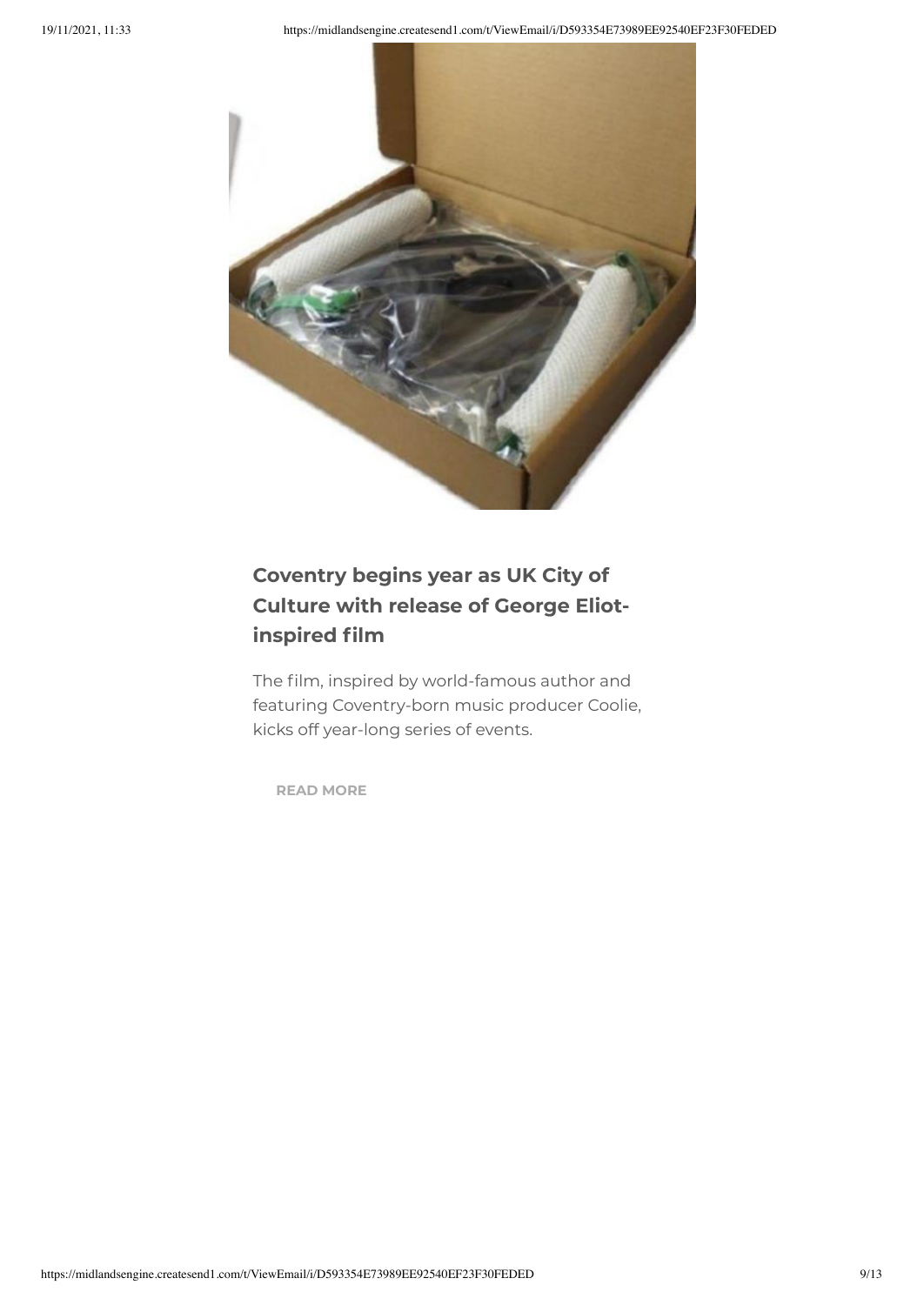

## **Report showcases investment opportunities in the Midlands**

A MICRA report paints a bright future for our region's businesses and reveals opportunities for investment.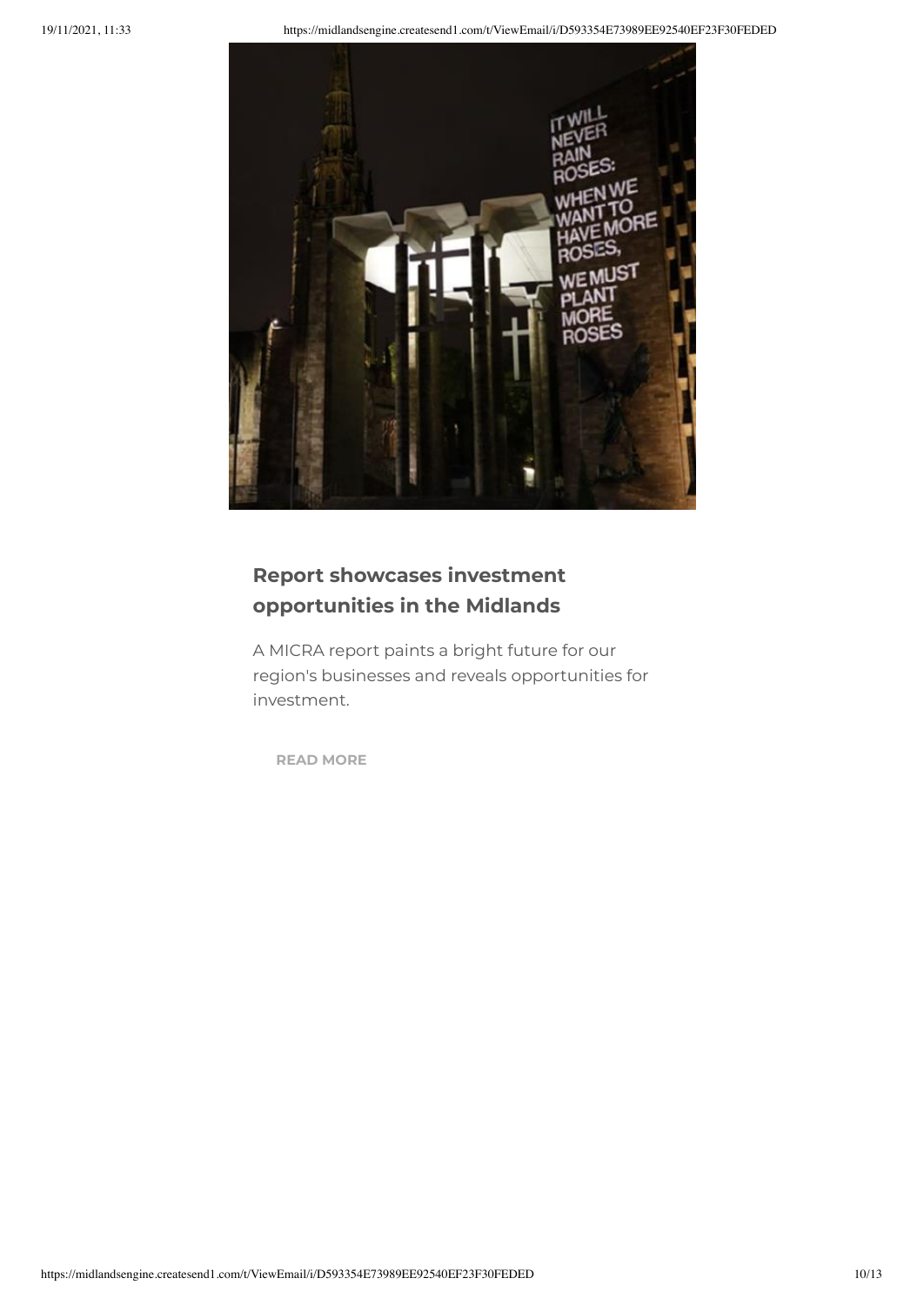

## **New Made in Lincolnshire brochure celebrates manufacturing businesses**

The sector is worth £1.8 billion annually to the Greater Lincolnshire LEP and Rutland economy.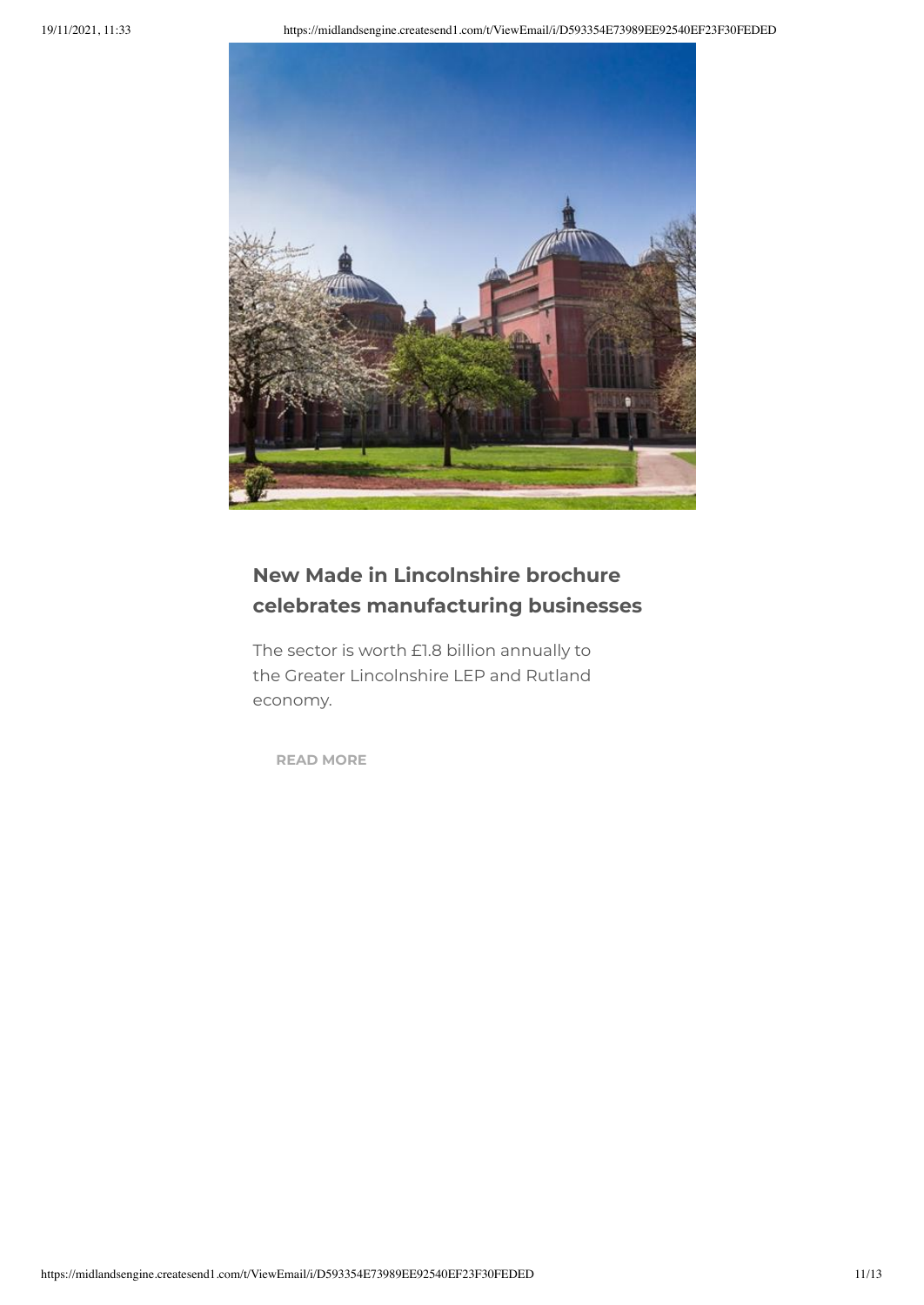



Our mailing address is: Midlands Engine, Trent Bridge House, Fox Road, West Bridgford, Nottingham, NG2 6BJ

DISCLAIMER OF LIABILITY Every effort is made to provide accurate and complete information in the Midlands Engine newsletter. However, Midlands Engine cannot guarantee that there will be no errors and makes no claims, promises or guarantees about the accuracy, completeness of the contents of its newsletter and expressly disclaims liability for errors and omissions in the contents of this newsletter.

Copyright ©2020 The Midlands Engine, All rights reserved.